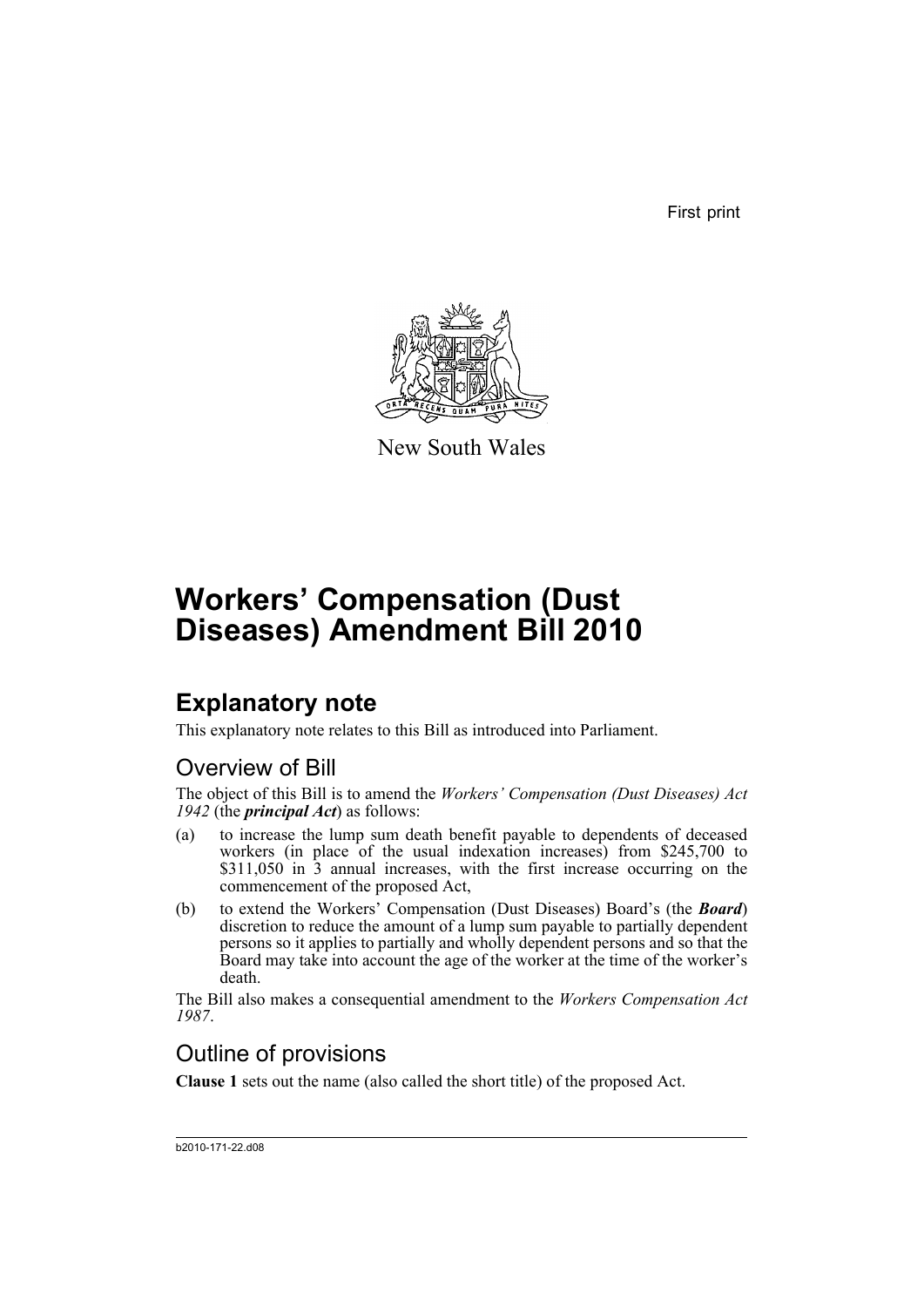Explanatory note

**Clause 2** provides for the commencement of the proposed Act on the date of assent to the proposed Act.

#### **Schedule 1 Amendment of Workers' Compensation (Dust Diseases) Act 1942 No 14**

Currently, the amount of the lump sum payable by the Board to dependents of deceased workers is adjusted each year in accordance with indexation provisions of the *Workers Compensation Act 1987*. In place of the indexation increases, **Schedule 1 [2]** fixes the amount of the lump sum (which is currently \$245,700) at \$268,375 for the first 12 months after the commencement of the proposed Act,  $$291,040$  for the following 12 months and  $$311,050$  at the end of the second 12 months. As a consequence, the indexation provisions will cease to apply from the commencement of the proposed Act until 31 March 2013 and the next indexation increase will occur on 1 April 2013 (see Schedule 1 [6]). **Schedule 1 [3]** provides that the lump sum amount payable to a dependent is to be calculated by reference to the lump sum amount that is in force at the time of the worker's death. **Schedule 1 [4]** is a consequential amendment.

The Board currently has a discretion to reduce the maximum lump sum payable to a dependent person if the person was partially not wholly dependent on the deceased worker for support. In that case, the amount payable is the amount determined by the Board to be reasonable and proportionate to the injury to that person. **Schedule 1 [3]** authorises the Board to exercise that discretion for all dependent persons, whether they were wholly or partially dependent on the deceased worker, and to take into account the age of the worker at the time of the worker's death. **Schedule 1 [1]** is a consequential amendment.

**Schedule 1 [5]** enables savings and transitional regulations to be made as a consequence of the proposed Act.

**Schedule 1 [6]** inserts savings and transitional provisions to:

- (a) provide that the proposed amendments extend to the death of a person occurring on or after the date that the Bill for the proposed Act was first introduced into Parliament but before the commencement of the proposed Act, and
- (b) provide that the amount of the lump sum payable to dependents of deceased workers will not be indexed under the *Workers Compensation Act 1987* from the commencement of the proposed Act until 1 April 2013 as a consequence of the amendment in Schedule 1 [2].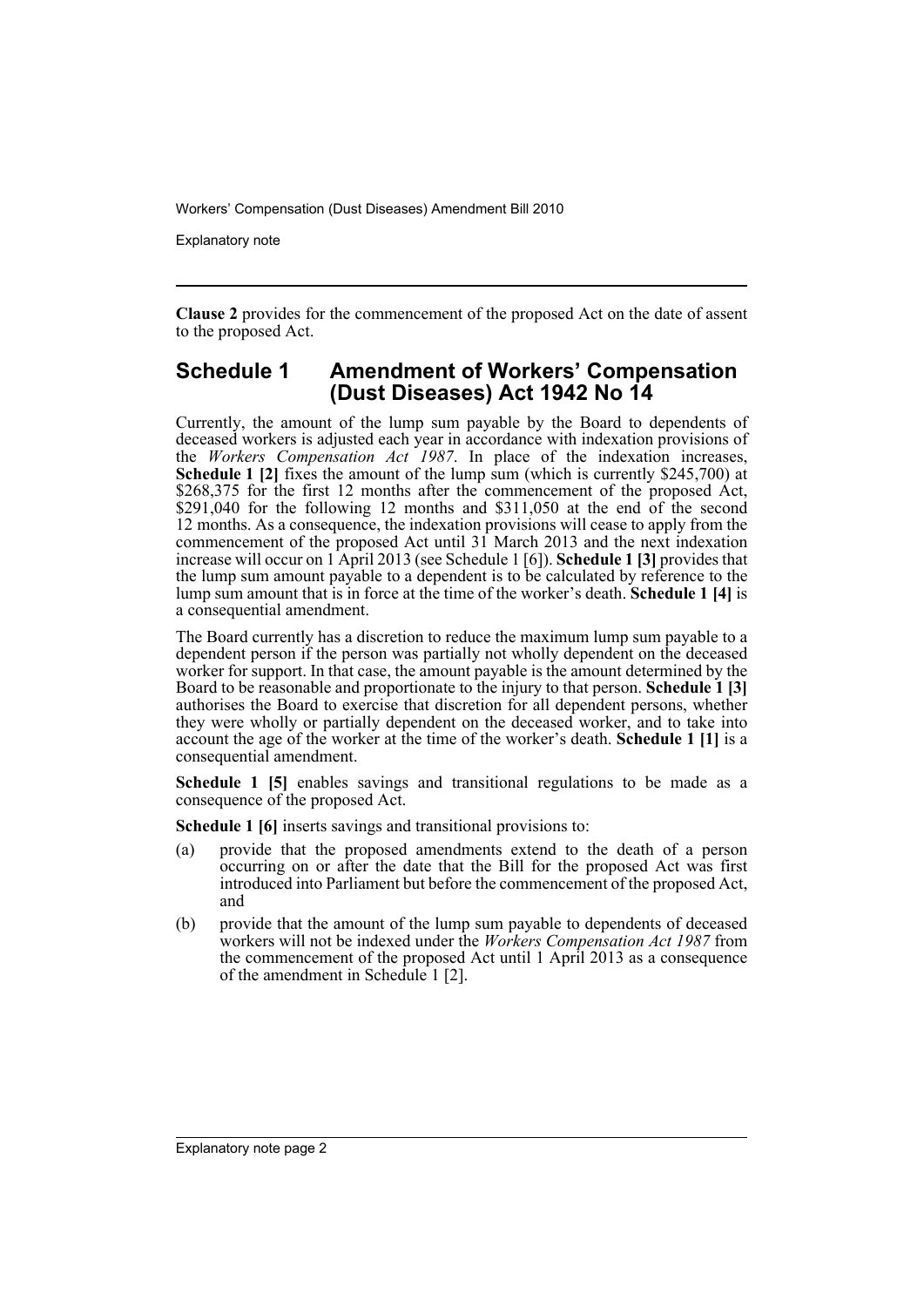Explanatory note

### **Schedule 2 Amendment of Workers Compensation Act 1987 No 70**

**Schedule 2** makes a consequential amendment to the *Workers Compensation Act 1987* that relates to the indexation of the lump sum payable to dependents of deceased workers.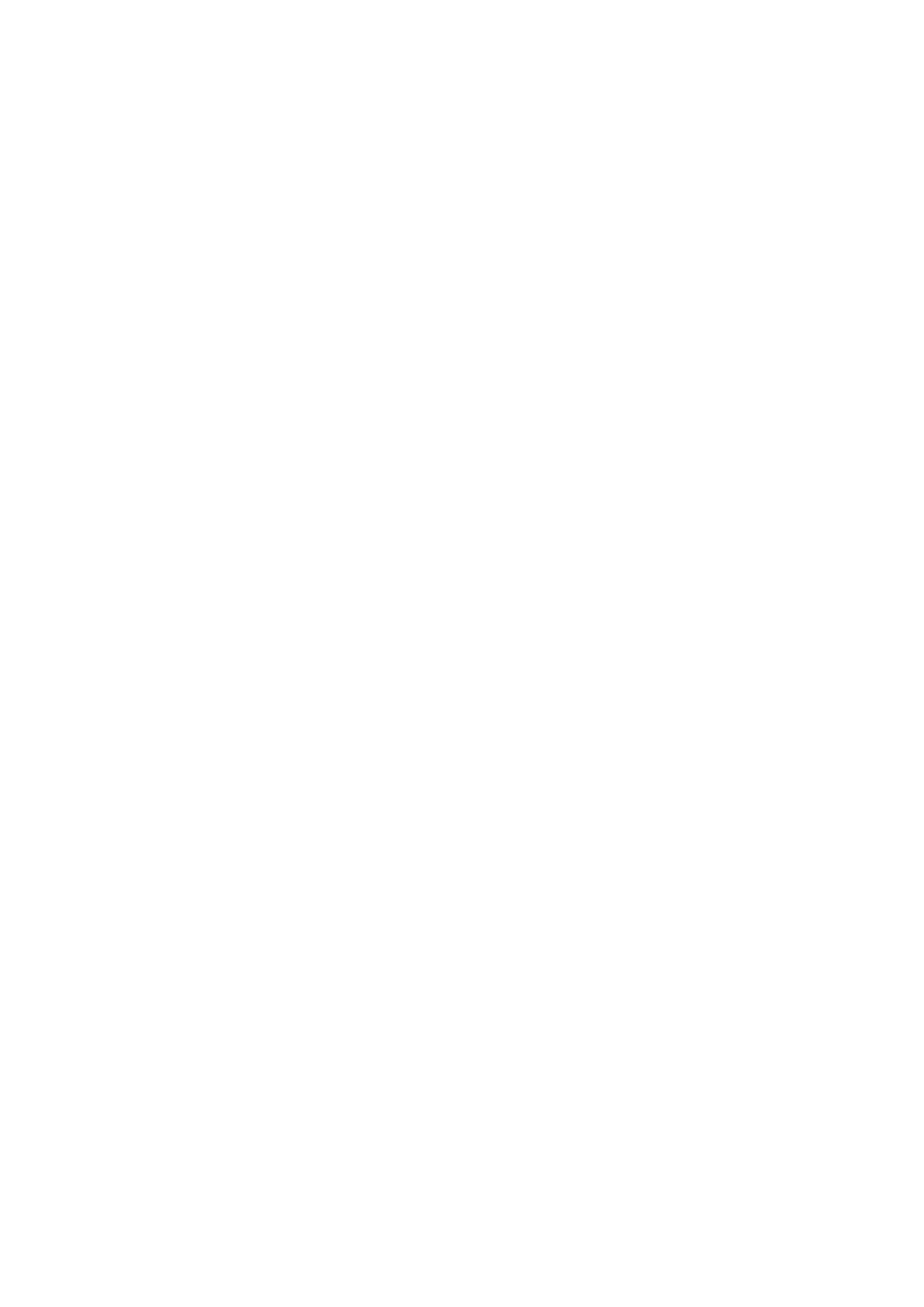First print



New South Wales

# **Workers' Compensation (Dust Diseases) Amendment Bill 2010**

## **Contents**

|            |                                                                      | Page |
|------------|----------------------------------------------------------------------|------|
|            | Name of Act                                                          |      |
|            | Commencement                                                         |      |
| Schedule 1 | Amendment of Workers' Compensation (Dust Diseases) Act<br>1942 No 14 |      |
|            | Schedule 2 Amendment of Workers Compensation Act 1987 No 70          | 5    |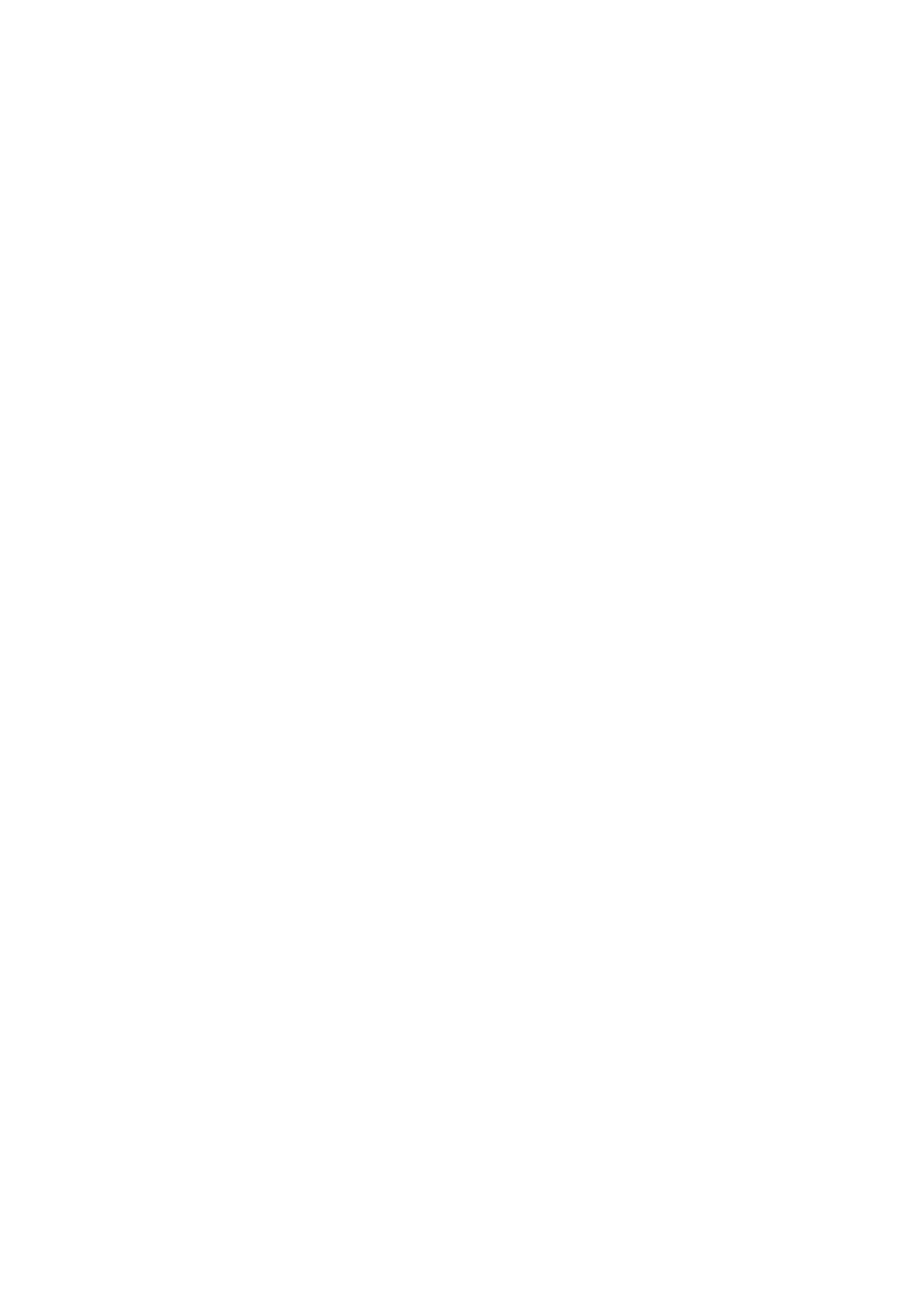

New South Wales

# **Workers' Compensation (Dust Diseases) Amendment Bill 2010**

No , 2010

### **A Bill for**

An Act to amend the *Workers' Compensation (Dust Diseases) Act 1942* and the *Workers Compensation Act 1987* to make further provision with respect to rates of compensation payable to dependents of deceased workers.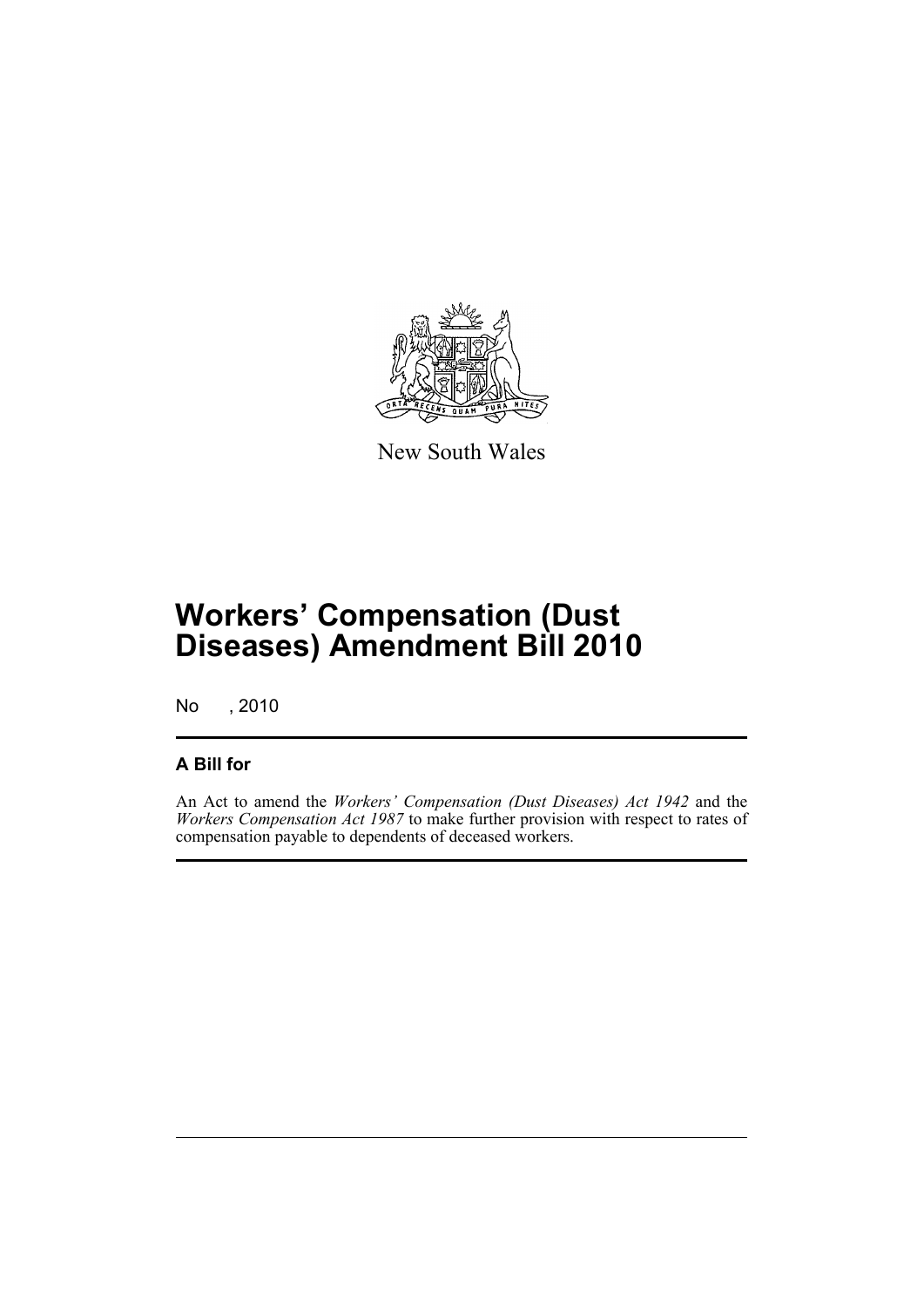<span id="page-7-1"></span><span id="page-7-0"></span>

| The Legislature of New South Wales enacts:                                             |                     |
|----------------------------------------------------------------------------------------|---------------------|
| Name of Act                                                                            |                     |
| This Act is the <i>Workers' Compensation (Dust Diseases) Amendment</i><br>Act $2010$ . | 3<br>$\overline{4}$ |
| <b>Commencement</b>                                                                    | 5                   |
| This Act commences on the date of assent to this Act.                                  | 6                   |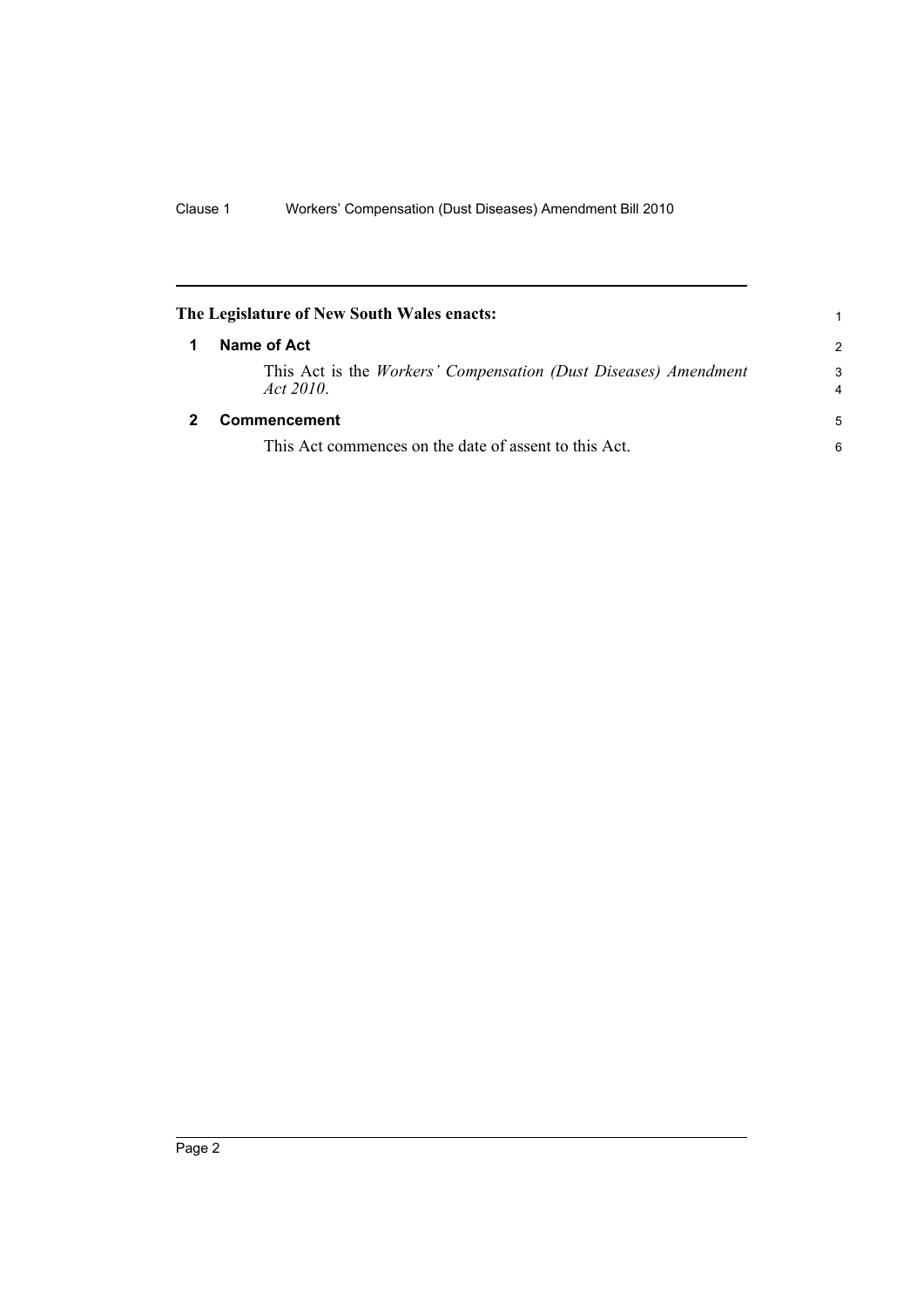Amendment of Workers' Compensation (Dust Diseases) Act 1942 No 14 Schedule 1

#### <span id="page-8-0"></span>**Schedule 1 Amendment of Workers' Compensation (Dust Diseases) Act 1942 No 14**

#### **[1] Section 8 Certificate of medical authority and rates of compensation** Omit "the dependent person referred to in paragraph (a) (i) was wholly dependent for support on the worker and" from section  $8(2B)(b)$ . **[2] Section 8 (2B) (b) (i)** Omit the subparagraph. Insert instead: (i) subject to paragraph (d): (A) during the period of 12 months starting on the commencement of the *Workers' Compensation (Dust Diseases) Amendment Act 2010* (the *first 12 months*)—the amount of \$268,375, or (B) during the period of 12 months (the *second 12 months*) that starts at the end of the first 12 months—the amount of \$291,040, or (C) after the end of the second 12 months—the amount of \$311,050, and **[3] Section 8 (2B) (d) and (d1)** Omit section 8 (2B) (d). Insert instead: (d) The amount specified in paragraph (b) (i) is the maximum amount payable to a dependent person under that subparagraph. The amount payable in a particular case is the amount determined by the board to be reasonable and proportionate to the injury to that person, taking into account the age of the worker at the time of the worker's death. (d1) The prescribed rate of compensation payable to a dependent person under paragraph (b) (i) is to be calculated by reference to the prescribed rate in force at the time of the worker's death. **[4] Section 8 (3) (d)** Omit "the amount of \$141,250". 10 11 12 13 14 15 16 17 18 19 20 21 22 23 24 25 26 27 28 29 30 31 32 33

Insert instead "the amount specified in subsection (2B) (b) (i)".

1  $\mathfrak{p}$ 

 $\overline{a}$ 4 5

34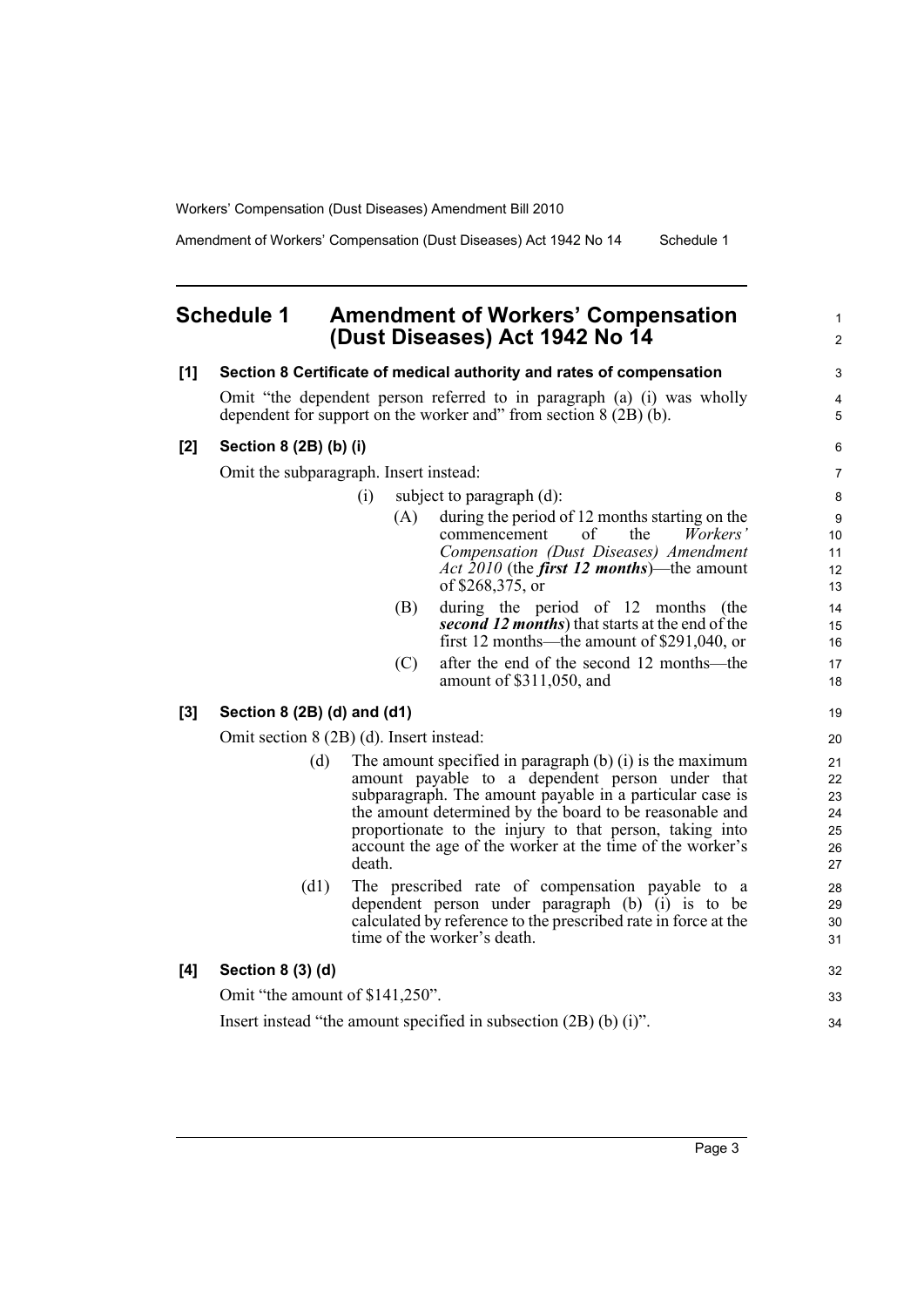Schedule 1 Amendment of Workers' Compensation (Dust Diseases) Act 1942 No 14

| [5] |                      |        | Schedule 2 Savings, transitional and other provisions                                                               | 1               |
|-----|----------------------|--------|---------------------------------------------------------------------------------------------------------------------|-----------------|
|     |                      |        | Insert at the end of clause $1(1)$ :                                                                                | $\overline{2}$  |
|     |                      |        | Workers' Compensation (Dust Diseases) Amendment Act 2010                                                            | 3               |
| [6] |                      |        | Schedule 2, Part 6                                                                                                  | $\overline{4}$  |
|     | Insert after Part 5: |        | 5                                                                                                                   |                 |
|     |                      | Part 6 | Provisions consequent on enactment of                                                                               | 6               |
|     |                      |        | <b>Workers' Compensation (Dust Diseases)</b>                                                                        | $\overline{7}$  |
|     |                      |        | <b>Amendment Act 2010</b>                                                                                           | 8               |
|     | 13                   |        | <b>Application of amendments</b>                                                                                    | 9               |
|     |                      | (1)    | The amendments made to this Act by the Workers'                                                                     | 10 <sup>°</sup> |
|     |                      |        | Compensation (Dust Diseases) Amendment Act 2010 extend to                                                           | 11              |
|     |                      |        | the death of a person occurring on or after the date that the Bill                                                  | 12              |
|     |                      |        | for that Act was first introduced into Parliament (the <i>date of</i>                                               | 13              |
|     |                      |        | <i>introduction</i> ) but before the date of assent to that Act (the <i>date of</i>                                 | 14              |
|     |                      |        | <i>assent</i> ).                                                                                                    | 15              |
|     |                      | (2)    | For the purposes of the operation of section $8$ (2B) (b) (i) in                                                    | 16              |
|     |                      |        | relation to the death of a person occurring on or after the date of                                                 | 17              |
|     |                      |        | introduction but before the date of assent, the death is deemed to                                                  | 18              |
|     |                      |        | have occurred on the date of assent.                                                                                | 19              |
|     | 14                   |        | Indexation of amounts of benefits                                                                                   | 20              |
|     |                      |        | Section 8 (3) (d) does not apply to the amount specified in                                                         | 21              |
|     |                      |        | section 8 (2B) (b) (i) during the period commencing on the date                                                     | 22              |
|     |                      |        | of assent to the Workers' Compensation (Dust Diseases)                                                              | 23              |
|     |                      |        | <i>Amendment Act 2010</i> and ending on 31 March 2013.                                                              | 24              |
|     |                      |        | Note. Accordingly, during that period, the amount specified in                                                      | 25              |
|     |                      |        | section 8 (2B) $(b)$ (i) will not be adjusted in accordance with Division 6 of                                      | 26              |
|     |                      |        | Part 3 of the Workers Compensation Act 1987. The next adjustment<br>under that Division will occur on 1 April 2013. | 27<br>28        |